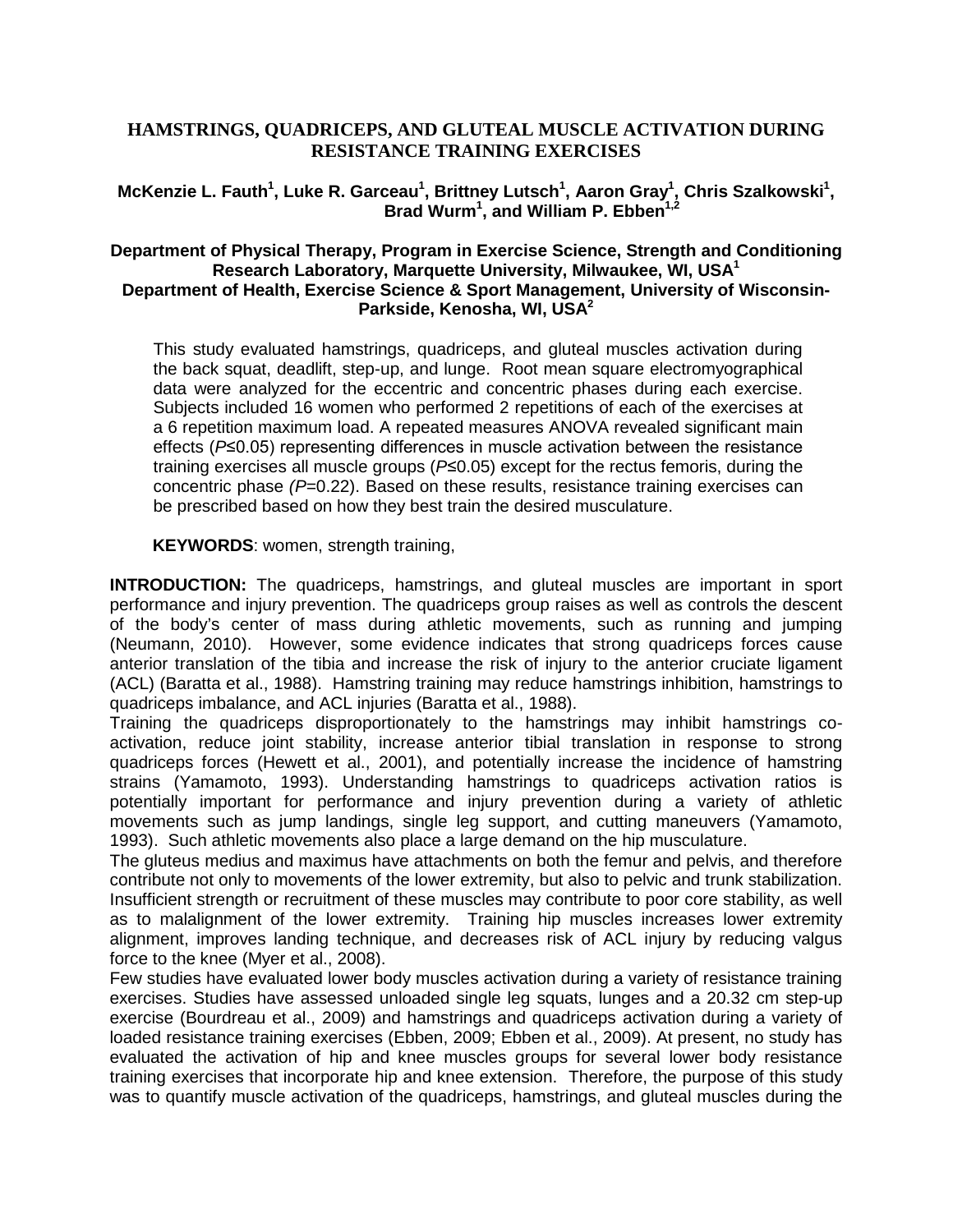back squat, deadlift, step-up, and lunge.

**METHODS:** Subjects included 16 women (mean  $\pm$  SD; age = 21.19  $\pm$  2.17 years; height = 169.39  $\pm$  7.54 cm; body mass = 66.08  $\pm$  9.91 kg) who participated in either NCAA Division I or club or intramural sports and lower body resistance training. All subjects provided informed consent and the university's internal review board approved the study.

Subjects attended one pre-test habituation session and one testing session. Prior to each, subjects participated in a standardized general and dynamic warm up. During the pre-test habituation session, subjects were familiarized with and performed their 6 repetition maximum (6 RM) for the back squat, deadlift, step-up, and forward lunge. All exercises were performed according to the methods previously described (Earle & Baechle, 2000) with the exception that the step-up began on top of the box so that all exercises started with the eccentric phase and ended with the concentric phase.

Following the 6 RM testing, subjects were familiarized with 4 maximum voluntary isometric contraction (MVIC) tests for the hamstrings, quadriceps, gluteus medius, and gluteus maximus.

Approximately 1 week after the pre-test habituation session, subjects returned for the testing session. During this session, subjects performed MVICs for the hamstrings, quadriceps, gluteus medius, and gluteus maximus with contractions held for 6 seconds each. Subjects then were tested by performing 2 full range of motion repetitions of their previously determined 6 RM loads, for each of the test exercises. Randomization of the exercises, limited repetitions, and 5 minutes of recovery were provided between MVICs as well as each test exercise.

Surface electromyography (EMG) was used to quantify muscle activation using a fixed shielded cabled, telemetered EMG system (Myomonitor IV, DelSys Inc. Boston, MA, USA). Data were recorded at sample rate of 1024 Hz using bipolar surface electrodes with 1 x 10 mm 99.9% Ag conductors, and an inter-electrode distance of 10 mm. Electrodes were placed on the longitudinal axis of the medial and lateral hamstrings (MH and LH, respectively) the rectus femoris (RF), the vastus lateralis and medialis (VL and ML, respectively), and the gluteus medius and maximus (GMD and GMX, respectively). A common reference electrode was placed on the lateral malleolus. Electrode placement was chosen in order to assess uni-articular and biarticular knee extensor and flexor muscles, as well as hip abductors and extensors. Additionally, an electric goniometer was placed on the lateral aspect of the right knee in order to distinguish between the eccentric and concentric phases of the test exercises. Skin preparation included shaving, abrasion and cleansing with alcohol. Elastic tape was applied to ensure electrode placement and provide strain relief for the electrode cables. Surface electrodes were connected to an amplifier and streamed continuously through an analog to digital converter (DelSys Inc. Boston, MA, USA) to an IBM-compatible notebook computer.

All data were filtered with a 10-450 Hz band pass filter, saved, and analyzed with the use of software (EMGworks 3.1, DelSys Inc., Boston, MA, USA). The input impedance was 1015 Ohms and the common mode rejection ratio was >80 dB. Raw data were acquired and processed using root mean square (RMS) EMG with a moving window of 125 ms. Electromyographic data were analyzed for seconds 2-3 of the MVICs, and for eccentric and concentric phases for each of the 4 test exercises using the average of both test repetitions. All RMS EMG values for each muscle were normalized to the average RMS EMG of the 2 trials of the MVIC.

Data were evaluated with a repeated measures ANOVA to test main effects of RMS EMG for each muscle assessed. Bonferroni adjusted post hoc analyses were used to assess the specific differences in muscle activation between the resistance training exercises. The *a priori* alpha level was set at  $P \le 0.05$  and all data are expressed as means  $\pm$  SD.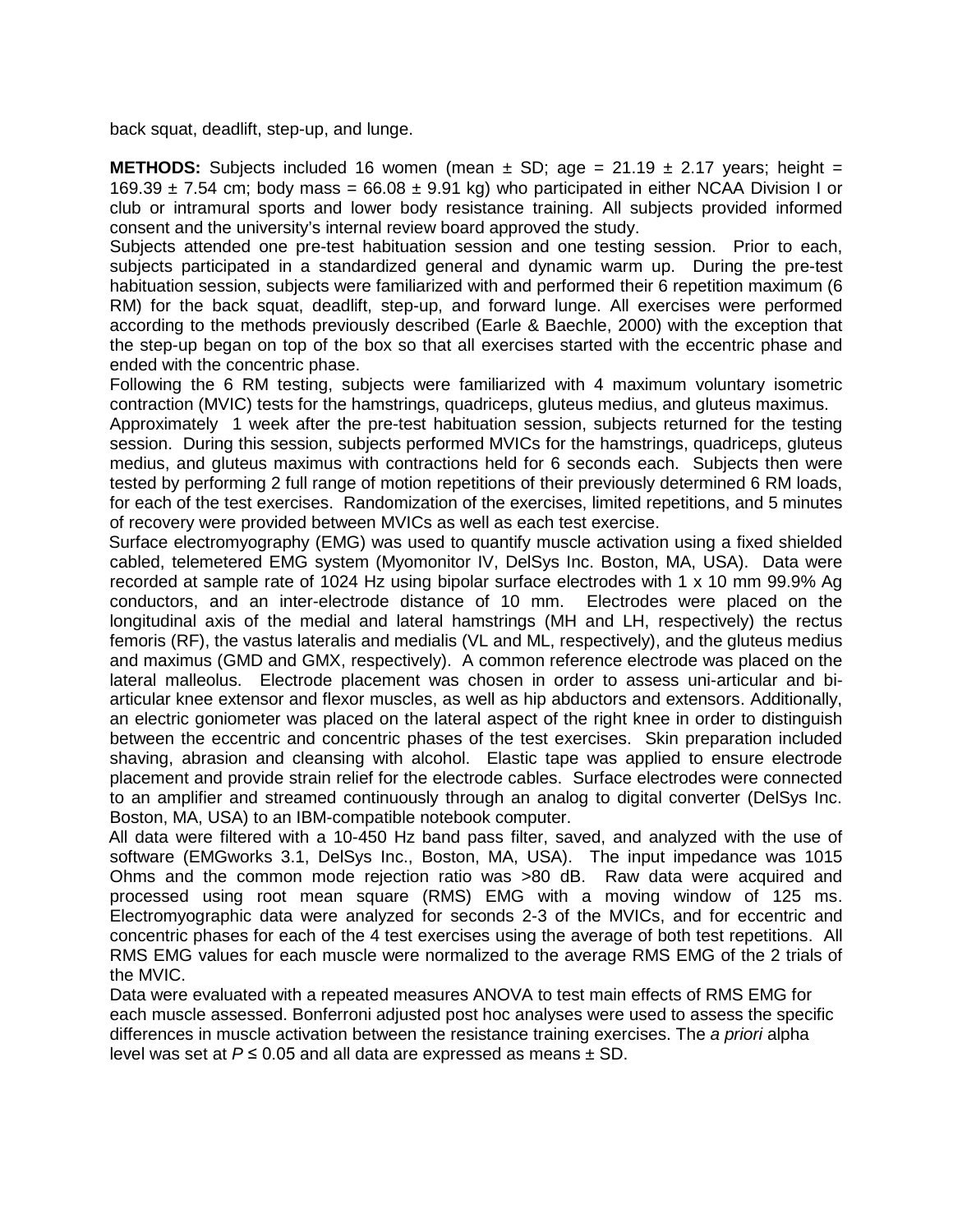**RESULTS:** Significant main effects representing differences in muscle activation between the resistance training exercise were found for all muscle groups ( $P \le 0.05$ ) except for the RF, during the concentric phase  $(P = 0.22)$ . Table 1-7 shows the differences in muscle activation between the exercises. Subjects' mean squat, deadlift, lunge and step-up estimated 1 RMs were 88.98, 83.66, 67.38 and 38.48 kg, respectively.

**Table 1. RMS EMG data for the lateral hamstring (LH) during the eccentric (ECC) and concentric (CON) phases of the 4 study exercises. (N=14)**

|        | Deadlift                        | Lunge                   | Step-Up                 | Sɑuat                   |
|--------|---------------------------------|-------------------------|-------------------------|-------------------------|
| ∟H ECC | $0.55\pm0.51^{\text{\tiny{d}}}$ | $0.38 \pm 0.27^{\circ}$ | $0.35 \pm 0.27^{\circ}$ | $0.28 \pm 0.20^{\circ}$ |
|        | Deadlift                        | Step-Up                 | Lunae                   | Sɑuat                   |
| LH CON | $.29 \pm 0.72^{\circ}$          | $0.87 \pm 0.54^{\circ}$ | $0.86 \pm 0.66^{\circ}$ | $0.62 \pm 0.40^{\circ}$ |

 $a =$  significantly different than all other exercises ( $p \le 0.05$ );  $b =$  significantly different than DL ( $p \le 0.05$ ).

**Table 2. RMS EMG data for the medial hamstring (MH) during the eccentric (ECC) and concentric (CON) phases of the 4 study exercises. (N=14)**

|        | Deadlift                | Lunge                   | Step-Up                 | Squat                   |
|--------|-------------------------|-------------------------|-------------------------|-------------------------|
| MH ECC | $0.43 \pm 0.31^{\circ}$ | $0.41 \pm 0.33^{\circ}$ | $0.31 \pm 0.24^{\circ}$ | $0.24 \pm 0.21^{\circ}$ |
|        | Deadlift                | Step-Up                 | Lunge                   | Squat                   |
| MH CON | $0.90 \pm 0.41^{\circ}$ | $0.59 \pm 0.36^{\circ}$ | $0.57 \pm 0.49^{\circ}$ | $0.49 \pm 0.29^{\circ}$ |

a = significantly different than SU and S ( $p \le 0.05$ ); b = significantly different than DL and L ( $p \le 0.05$ ); c = significantly different than all other exercises ( $p \le 0.01$ ); d = significantly different than DL ( $p \le 0.05$ )

### **Table 3. RMS EMG data for the rectus femoris (RF) during the eccentric (ECC) phase of the 4 study exercises. (N=14)**

|                                                                                                        | Sauat                   | Lunge                   | Step-Up                 | Deadlift                                                                                                                              |  |
|--------------------------------------------------------------------------------------------------------|-------------------------|-------------------------|-------------------------|---------------------------------------------------------------------------------------------------------------------------------------|--|
| RF ECC                                                                                                 | $0.81 \pm 0.35^{\circ}$ | $0.66 \pm 0.38^{\circ}$ | $0.63 \pm 0.27^{\circ}$ | $0.54 \pm 0.49^{\circ}$                                                                                                               |  |
|                                                                                                        |                         |                         |                         | $a =$ significantly different than DL ( $p \le 0.05$ ); b = significantly different than S and DL ( $p \le 0.01$ ); c = significantly |  |
| different than DL and SU ( $p \le 0.01$ ); d = significantly different than S, L, SU ( $p \le 0.01$ ); |                         |                         |                         |                                                                                                                                       |  |

### **Table 4. RMS EMG data for the vastus lateralis (VL) during the eccentric (ECC) and concentric (CON) phases of the 4 study exercises. (N=14)**

|                                                                                                                                                    |        | ∟unae                   | Sauat                   | Step-Up                                                                                                                                                                                  | Deadlift                |
|----------------------------------------------------------------------------------------------------------------------------------------------------|--------|-------------------------|-------------------------|------------------------------------------------------------------------------------------------------------------------------------------------------------------------------------------|-------------------------|
|                                                                                                                                                    | VL ECC | $0.98 \pm 0.47^{\circ}$ | $0.94 \pm 0.40^4$       | $0.90 \pm 0.41$ <sup>a</sup>                                                                                                                                                             | $0.61 \pm 0.28$         |
|                                                                                                                                                    | VL CON | $1.37 \pm 0.59^{\circ}$ | $1.33 \pm 0.68^{\circ}$ | $1.31 \pm 0.82^{\circ}$                                                                                                                                                                  | $0.63 \pm 0.32^{\circ}$ |
| $\sim$ 1 and 10 and 10 and 10 for the started and $\sim$ 10 $\sim$ 10 $\sim$ 10 $\sim$ 10 $\sim$ 10 $\sim$ 10 $\sim$ 10 $\sim$ 10 $\sim$<br>$\sim$ |        |                         |                         | $\mathcal{L}^{\text{t}}$ and $\mathcal{L}^{\text{t}}$ are defined in the set of the set of the set of $\mathcal{L}^{\text{t}}$ and $\mathcal{L}^{\text{t}}$ and $\mathcal{L}^{\text{t}}$ |                         |

a = significantly different than DL ( $p \le 0.05$ ); b = significantly different than all other exercises ( $p \le 0.05$ )

## **Table 5. RMS EMG data for the vastus medialis (VM) during the eccentric (ECC) and concentric (CON) phases of the 4 study exercises. (N=14)**

|        | ∟unqe                                | Step-Up                 | Sɑuat              | <b>Deadlift</b>                               |
|--------|--------------------------------------|-------------------------|--------------------|-----------------------------------------------|
| VM ECC | $\leq 0.54^{\circ}$<br>$\sim$<br>÷ . | $0.61^\circ$<br>ົດດ     | $\pm 0.49^{\circ}$ | $0.78 \pm 0.34^{\circ}$                       |
| VM CON | 0.63 <sup>4</sup><br>$\rightarrow$   | 72.<br>$\pm 0.94^\circ$ | $.49 \pm 0.54$     | $\angle \pm 0.68^{\circ}$<br>.32 <sub>1</sub> |

a = significantly different than the DL ( $p \le 0.001$ ); b = significantly different than all other exercises ( $p \le 0.01$ ); c = significantly different than SU and L ( $p \le 0.01$ )

#### **Table 6. RMS EMG data for the gluteus medius (GMD) during the eccentric (ECC) and concentric (CON) phases of the 4 study exercises. (N=14)**

|                | Step-Up                    | ∟unge                      | Deadlift                     | Sauat                 |
|----------------|----------------------------|----------------------------|------------------------------|-----------------------|
| <b>GMD ECC</b> | $0.56\pm0.27^{\mathrm{a}}$ | $0.55\pm0.30^{\mathrm{a}}$ | $\mu \pm 0.09^\circ$<br>በ ጋნ | $0.23 + 0.11^{\circ}$ |
| <b>GMD CON</b> | $0.85 \pm 0.27^{\circ}$    | $0.84\pm0.35^{\mathrm{a}}$ | $0.56 \pm 0.34^{\circ}$      | $0.38\pm0.15^{\circ}$ |
| .<br>.         | $\sim$<br>.                | .<br>.                     | $  -$<br>.<br>$\sim$ $\sim$  | .                     |

a = significantly different than S and DL ( $p \le 0.001$ ); b = significantly different than SU and L ( $p \le 0.001$ )

### **Table 7. RMS EMG data for the gluteus maximus (GMX) during the eccentric (ECC) and concentric (CON) phases of the 4 study exercises. (N=14)**

|                | Lunae                   | Step-Up                 | Deadlift                | Sɑuat                   |
|----------------|-------------------------|-------------------------|-------------------------|-------------------------|
| <b>GMX ECC</b> | $0.95 \pm 0.45^{\circ}$ | $0.87 \pm 0.31$         | $0.76 \pm 0.36^{\circ}$ | $0.62 \pm 0.34^{\circ}$ |
|                | Step Up                 | Lunge                   | Deadlift                | Sɑuat                   |
| <b>GMX CON</b> | $1.99 \pm 0.91$         | $1.88 \pm 0.69^{\circ}$ | $.79 \pm 0.88^{\circ}$  | $1.18 \pm 0.50^{\circ}$ |